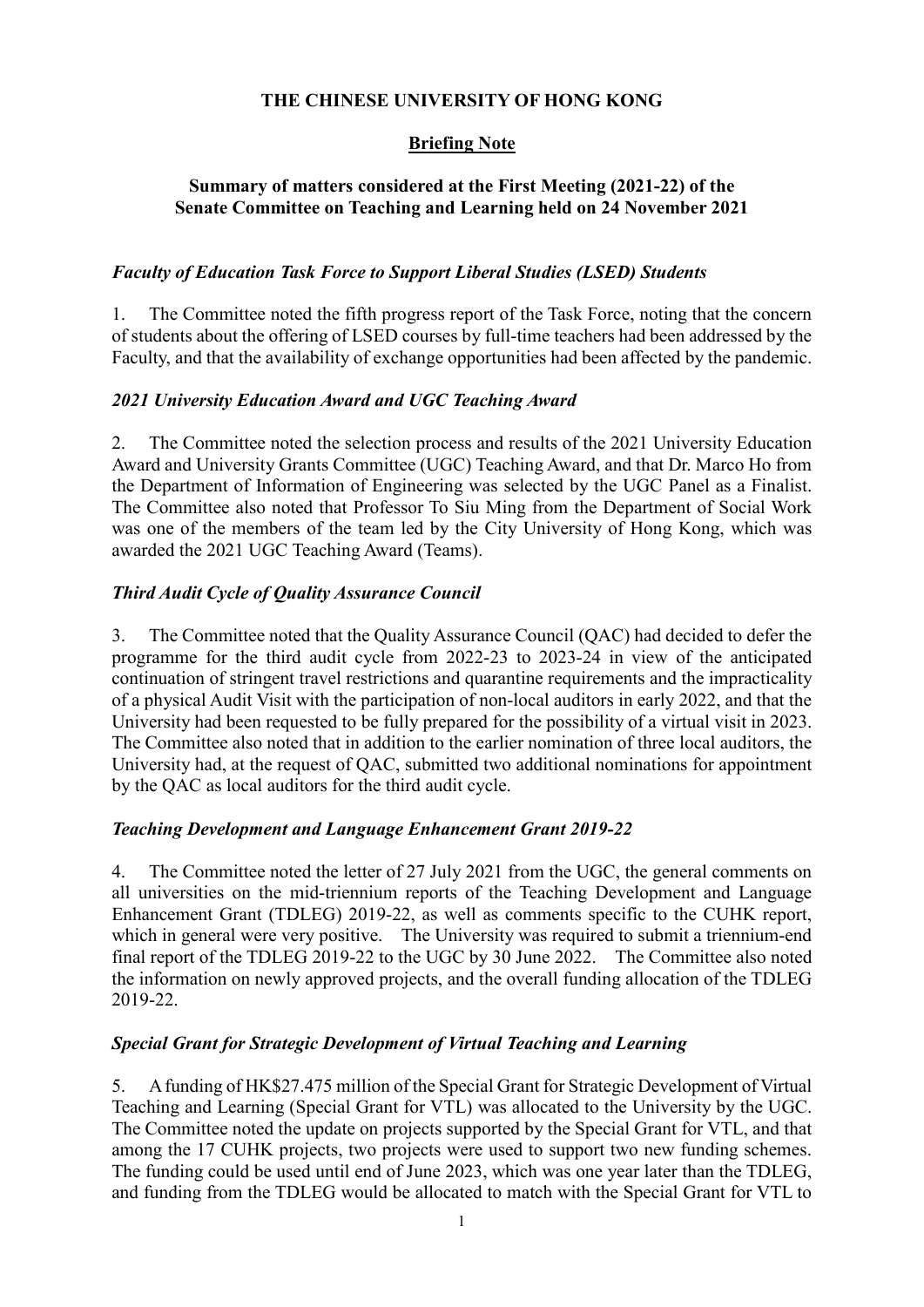create synergy in the overall VTL development of the University.

# *Task Force on Collaboration between CUHK and CUHK, Shenzhen*

6. The Committee noted the establishment of the Task Force on Collaboration between CUHK and CUHK, Shenzhen and of its Education Subgroup, and the details of the new T&L initiatives as discussed by the Task Force and the Education Subgroup. These initiatives included the approval procedure for new collaborative education programmes, introduction of joint Ph.D. supervision programmes between the two campuses, opening up of learning resources and cross registration by students of the two campuses, which would result in mutual recognition of credits at Department/Faculty level, subject to further discussion on the implementation details.

# *Proposed Revisions to the University Core Requirements Curriculum*

7. The Committee noted the establishment of a Task Force for the Core Curriculum Review (Task Force) to review and identify ways to enhance the University Core Requirements curriculum, which had been adopted for some nine years since the implementation of the new four-year curriculum in 2012, and that a proposal of revamping the University Core Requirements curriculum was put forward by the Task Force for implementation with effect from 2022-23. The Committee noted the proposed revisions to the University Core Requirements curriculum, including IT and Digital Literacy, languages, General Education, and the addition of new requirements, which would be submitted to the Senate for consideration after consultation with the relevant parties.

# *Annual Report 2020-21*

8. The Committee approved its annual report 2020-21 for submission to the Senate.

# *Risk Register on Academic Risks for 2021-22*

9. The Committee approved the Risk Register on academic risks for 2021-22 for submission to the Risk Management Committee, noting that some additional control measures were implemented in the last year and that the risk score of all the risk items were contained at a low level.

# *Revised Quality Manual*

10. The Committee approved the proposed revisions to the Quality Manual, which served as a handy and comprehensive reference to teachers, noting that some of the revisions were made to take into account the establishment of the Diversity and Inclusion Office, implementation of the Diversity and Inclusion Policy, and introduction of new student exchange programmes.

# *Virtual Teaching and Learning Strategic and Action Plan*

11. The Committee noted the background regarding the eLearning development in the University, the success in real-time synchronized online teaching in 2020 and 2021, the devotion of resources to support online teaching and the VTL development, and the formulation of the VTL Strategic and Action Plan to align with the five goals with 17 strategies formulated in the Education Area of CUHK2025, as well as the UGC's DEEP (Develop, Enrich, Explore, Promote) Framework to steer and support the University's strategic move towards more